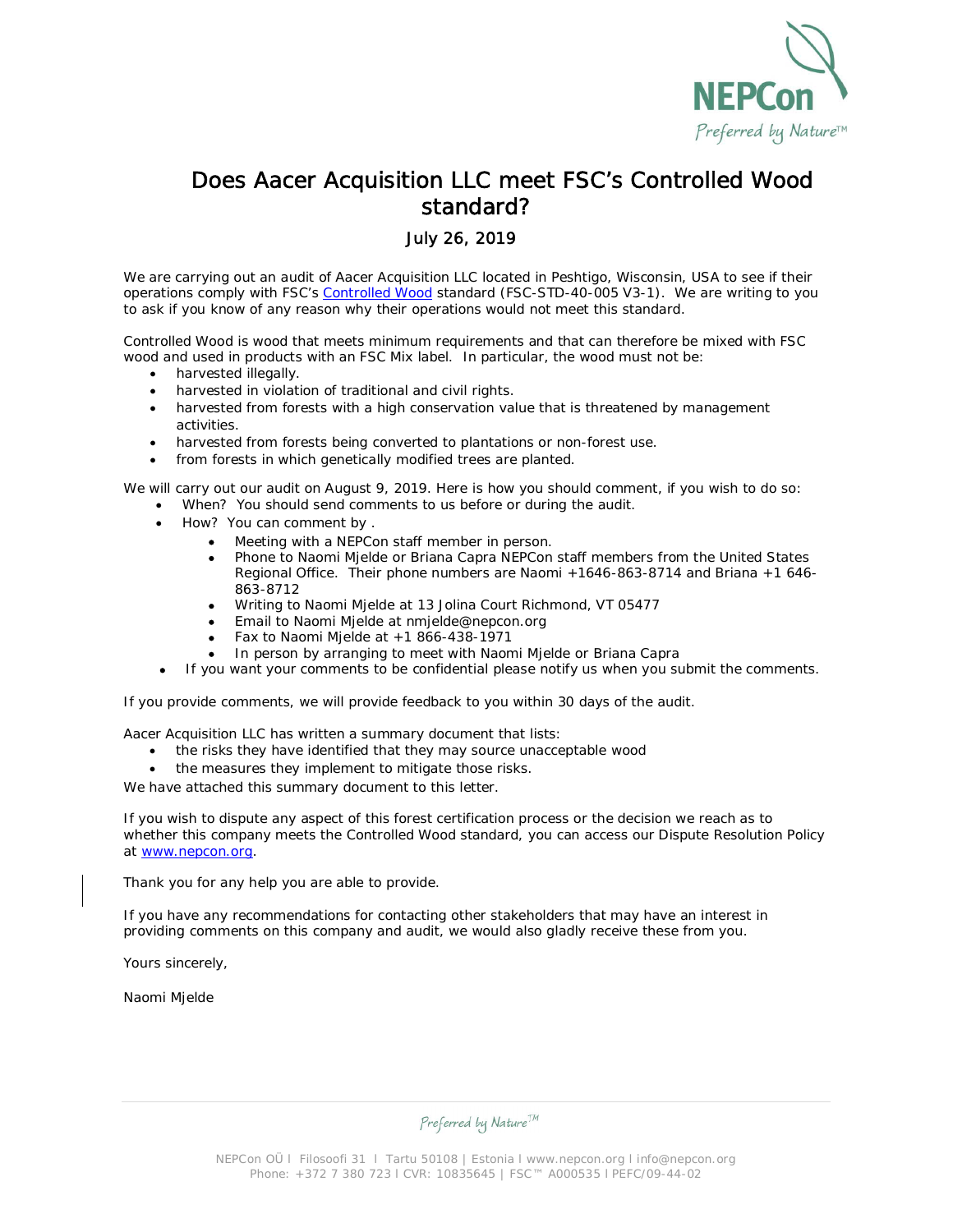

# **FSC Controlled Wood Due Diligence Summary**

## **Aacer Flooring in Peshtigo, WI, USA**

**Prepared by Josh Malek on July 25th, 2019**

| 1. Due Diligence System information: |                         |                        |  |  |
|--------------------------------------|-------------------------|------------------------|--|--|
| <b>Description of Supply Area</b>    | <b>Risk Designation</b> | <b>Risk Assessment</b> |  |  |
| Lake States Region                   | Low Risk                | <b>National RA</b>     |  |  |
| WI, MI, IL, OH, IN, MN               |                         |                        |  |  |
| Canada, Eco-Region NA0406            | Low Risk                | Aacer's RA             |  |  |
| Canada, Eco-Region NA0407            | Low Risk                | Aacer's RA             |  |  |
|                                      |                         |                        |  |  |

| 2. Complaints                   |                                                                                                                                                                                       |
|---------------------------------|---------------------------------------------------------------------------------------------------------------------------------------------------------------------------------------|
| Procedure for filing complaints | Aacer flooring shall acknowledge, inform, and assess all<br>evidence concerning complaints of risk assessments within a<br>two week period of receipt of said complaint and evidence. |
|                                 | Aacer shall forward relevant complaints to the certification<br>body and relevant FSC National Office for supply area within 2<br>weeks of receipt of complaint.                      |
|                                 | Identified supplier shall be excluded from Aacer floorings<br>controlled wood material category if any non-compliance is<br>found.                                                    |
|                                 | A field verification shall be performed within two months of<br>receipt of complaint and evidence, should said evidence be<br>found to be relevant and of just cause.                 |
|                                 | Identified supplier will only be able to be reinstated as a<br>supplier of controlled wood after it has proven that it complies<br>with the requirements to do so.                    |
|                                 | Records of all complaints and actions taken shall be maintained.                                                                                                                      |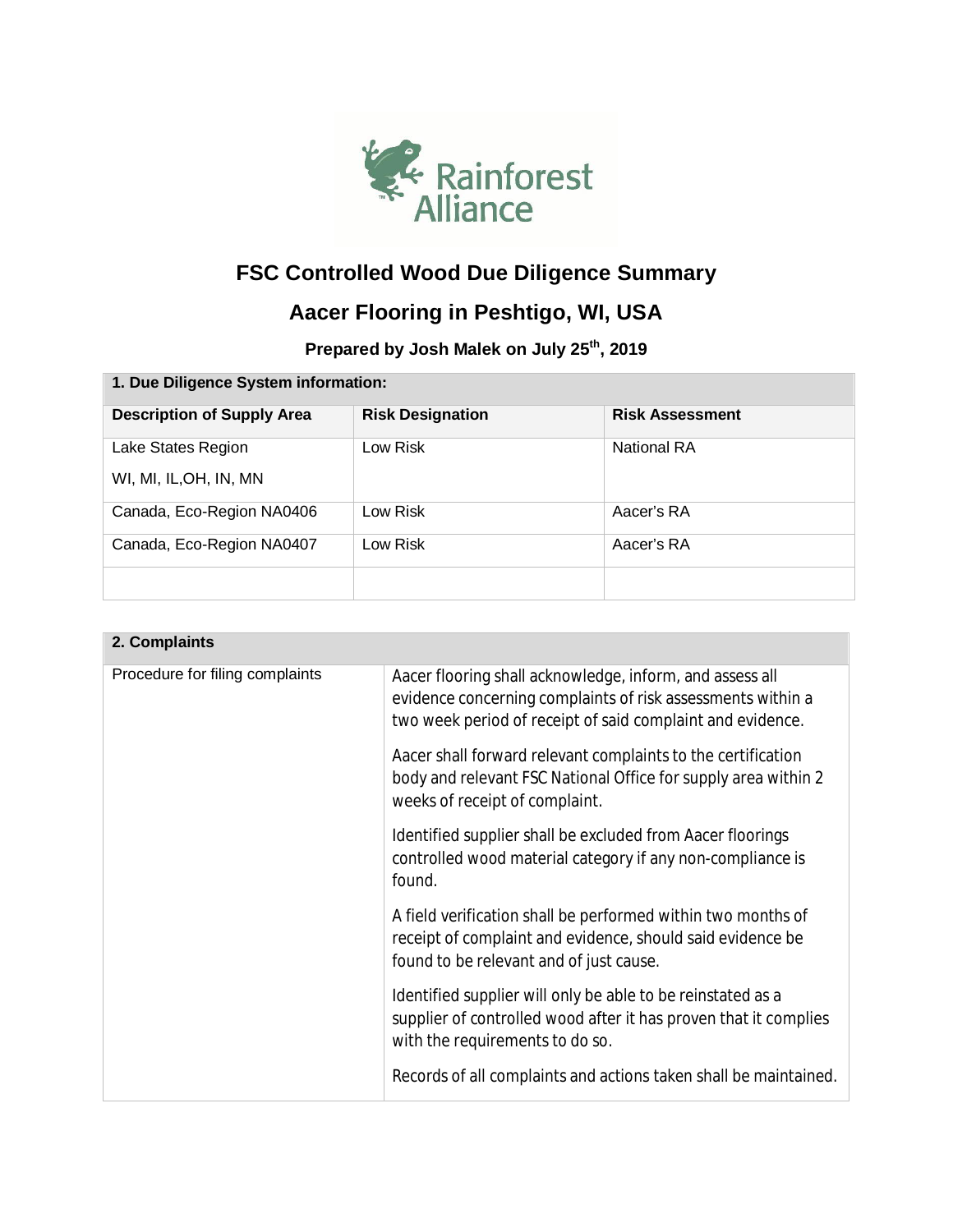|                                                                                           | If multiple or frequent complaints are received from an area<br>deemed low-risk by initial assessment, said assessment shall be<br>reviewed and a new assessment performed. |
|-------------------------------------------------------------------------------------------|-----------------------------------------------------------------------------------------------------------------------------------------------------------------------------|
| Contact information of the person or<br>position responsible for addressing<br>complaints | Ray Webb will be responsible for the aspects of this system.<br>Rayw@aacerflooring.com                                                                                      |

| <b>3. Control Measures</b>                                                                                |                                                                                                   |                   |  |  |
|-----------------------------------------------------------------------------------------------------------|---------------------------------------------------------------------------------------------------|-------------------|--|--|
| X<br>All sourcing areas are of low risk (if applicable leave section blank)                               |                                                                                                   |                   |  |  |
| <b>Risk category</b>                                                                                      | Indicator<br>(note indicator number and<br>description for each)                                  | Description of CM |  |  |
| Illegally harvested wood                                                                                  | note: indicate relevant sections<br>of Table A of FSC-STD-40-005<br>V3, Annex A where applicable. |                   |  |  |
| Wood harvested in violation of<br>traditional and civil rights                                            |                                                                                                   |                   |  |  |
| Wood harvested in forests where<br>high conservation values are<br>threatened by management<br>activities |                                                                                                   |                   |  |  |
| Wood harvested in forests being<br>converted to plantations or non-<br>forest use.                        |                                                                                                   |                   |  |  |
| Wood from forests in which<br>genetically modified trees are<br>planted.                                  |                                                                                                   |                   |  |  |
| Risk of mixing in supply chain                                                                            |                                                                                                   |                   |  |  |

### **4. Stakeholder Consultation Processes/Summary**

X None required (Not applicable)

All sourcing areas are Low Risk

### **5. Technical Experts Used**

X None required (Not applicable)